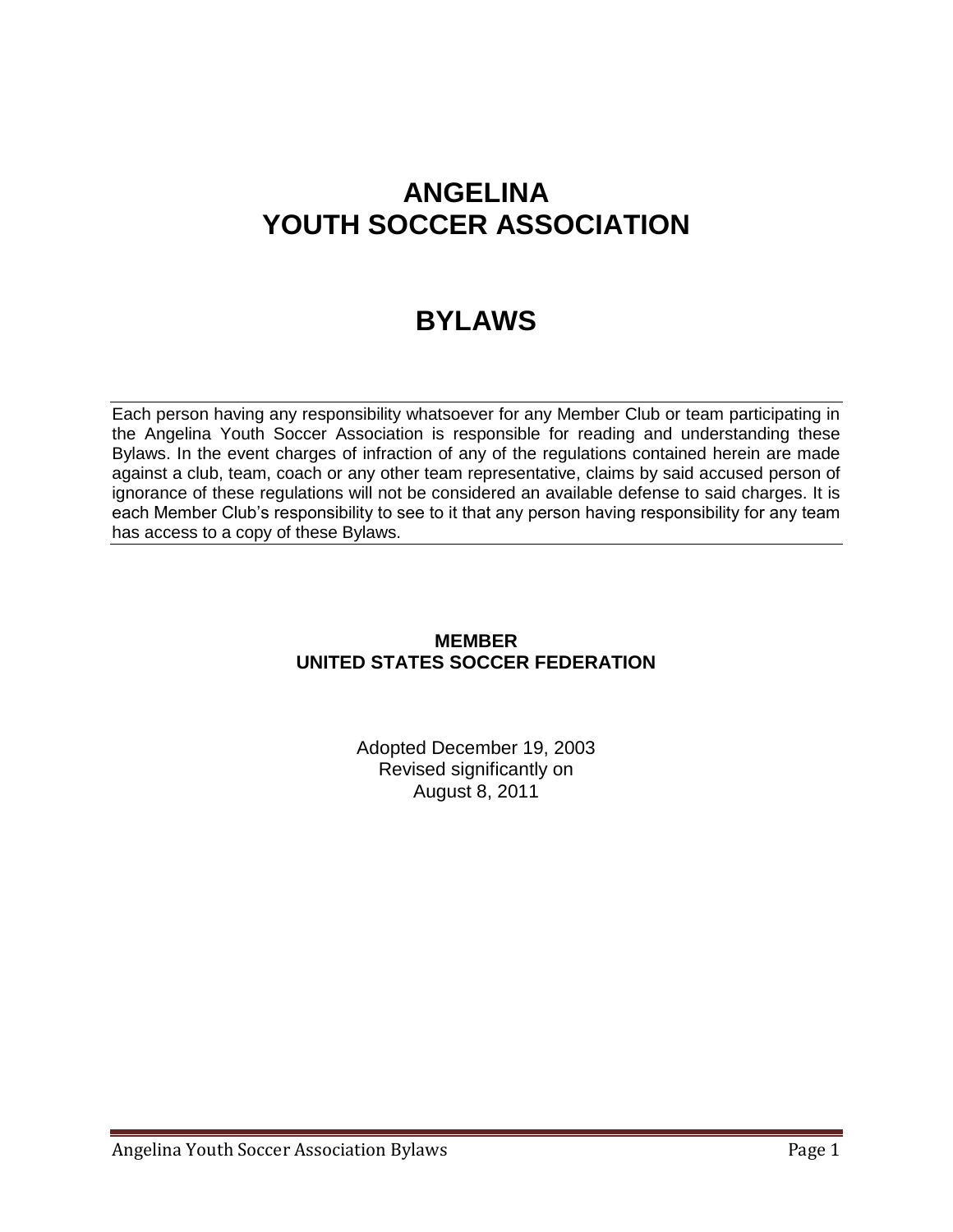## **TABLE OF CONTENTS**

# Page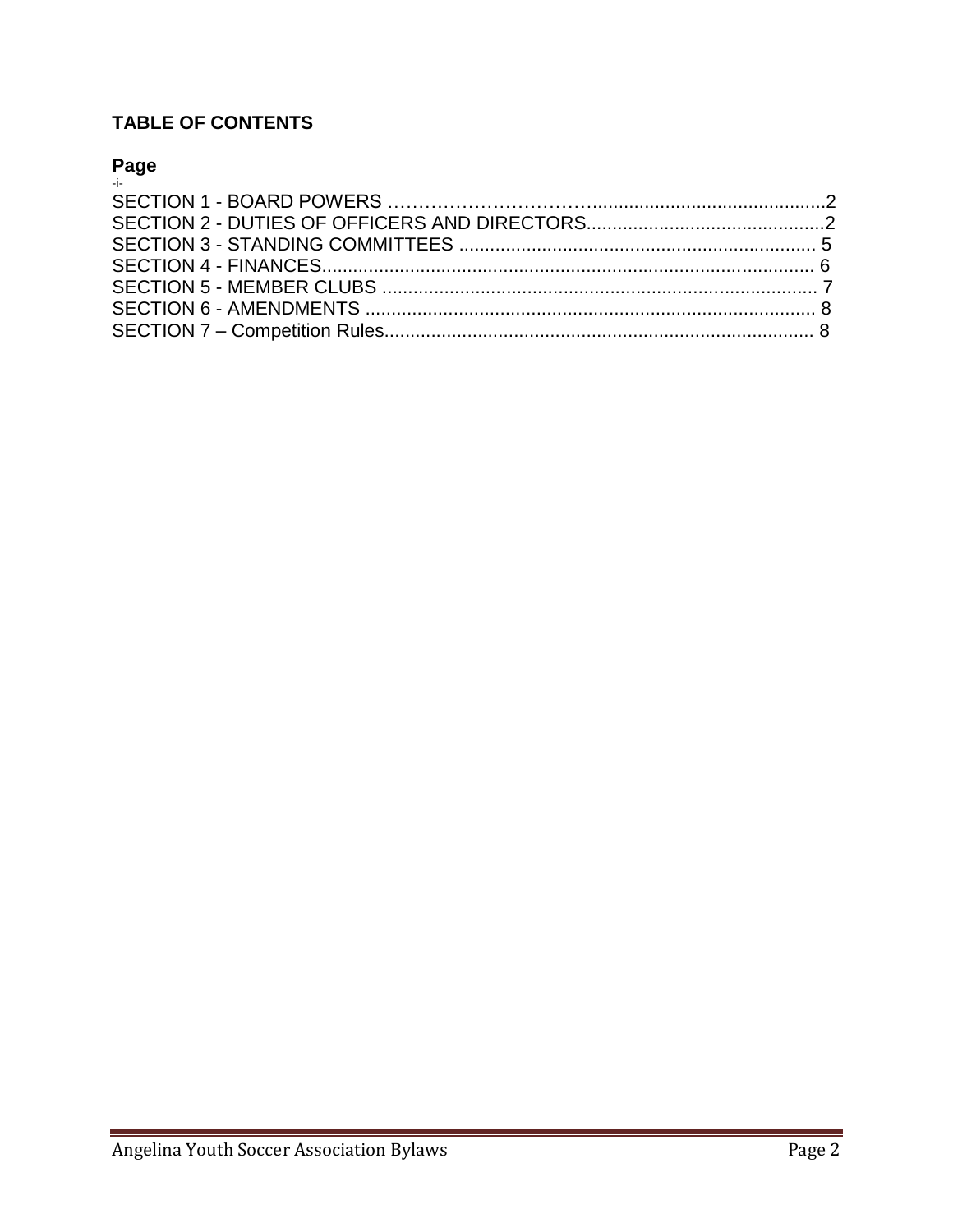#### ANGELINA YOUTH SOCCER ASSOCIATION **BYLAWS**

Adopted December 19, 2003 Revised Significantly August 8, 2011

The defined terms used herein shall have the meanings ascribed to such terms in the Association's Constitution.

#### SECTION 1 - BOARD POWERS

- 1.1 The Board shall transact all business of the Association and shall have the power to enforce the Constitution, these Bylaws and Rules of Competition of this Association, the Sponsor and the USSF.
- 1.2 A quorum will exist if a simple majority of the votes held by the members of the Board are represented at such meeting.

#### SECTION 2 - DUTIES OF OFFICERS AND DIRECTORS

- 2.1 The President shall:
	- 2.1.1 Preside at all meetings of the Board;
	- 2.1.2 Appoint individuals to fill vacant offices on the Board except vacancies in the office of President;
	- 2.1.3 Supervise the activities of the Elected Officers and the Administrator;
	- 2.1.4 Provide guidance to Member Clubs regarding rules and regulations contained in the Association's Constitution and these Bylaws;
	- 2.1.5 Appoint, subject to Board approval, such committees as may be required for the proper operation of the Association;
	- 2.1.6 Represent or appoint a representative of the Association to appear at all public functions and all meetings of the Sponsor requiring Association attendance;
	- 2.1.7 Perform such other duties as may be appropriate for the office of the President.
- 2.2 The Vice President shall:
	- 2.2.1 Act in the absence of the President with the same powers and authority;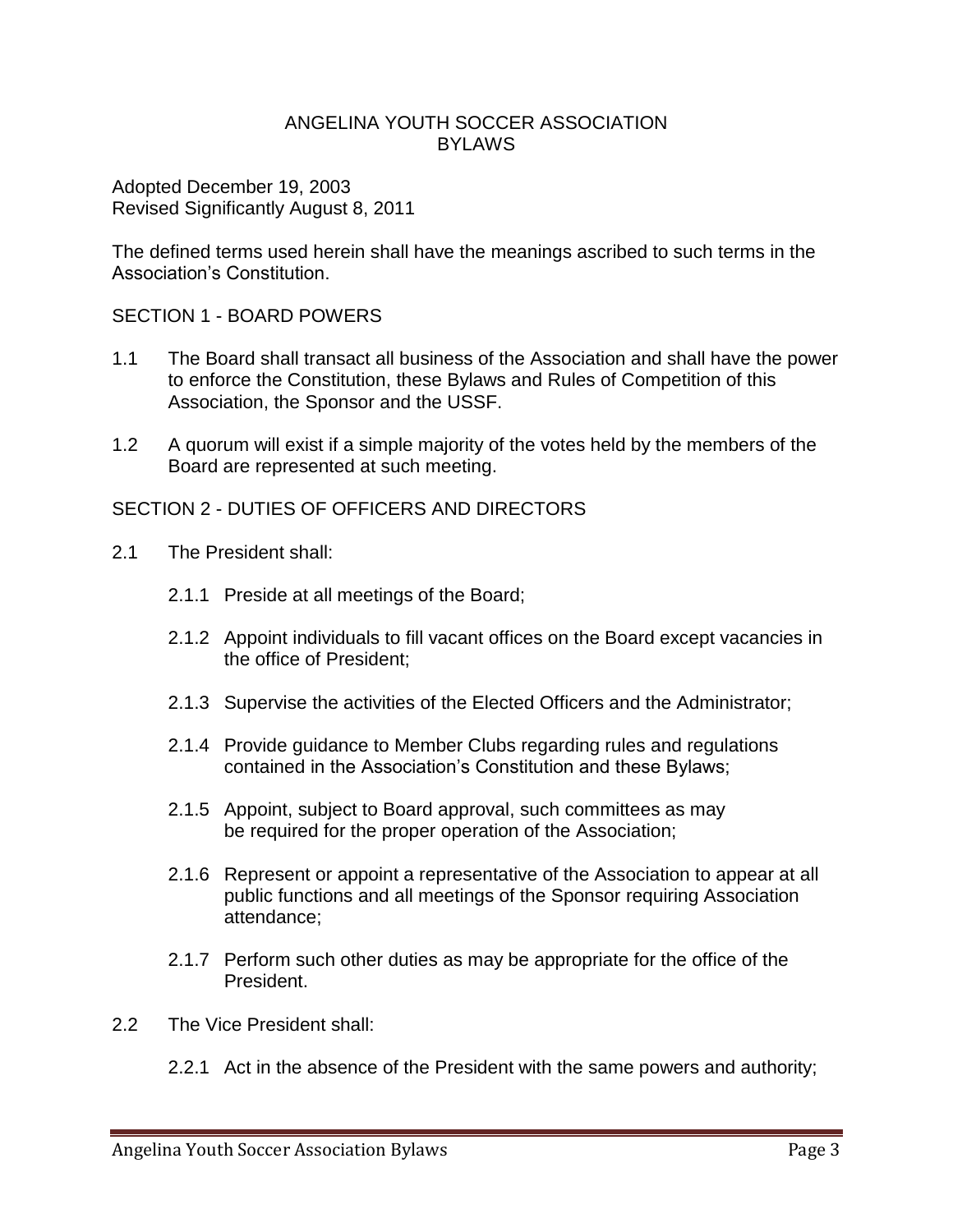- 2.2.2 Delegate and supervise the activities of the Association relative to publicity, awards, tournaments, camps and any other activities in which the Association may participate;
- 2.2.3 Organize and serve as chairperson of the Discipline and Protest Committee unless a matter involves his/her home Member Club, in which case he/she shall appoint a chairperson from the Discipline and Protest Committee who does not represent the Member Club in question;
- 2.2.4 Act as chairperson of the Association scholarship committee so long as scholarships are offered by the Association;
- 2.2.5 Attend and preside over draft of each age division throughout the **Association**
- 2.2.6 Organize and coordinate the scheduling of each age division throughout the Association;
- 2.2.7 Prepare schedules for all inter-club and Association playoff play;
- 2.2.8 Collect game reports, verify scores, keep accurate records and distribute standings of all inter-club play on a regular basis;
- 2.2.6 Perform such other duties as may from time to time be assigned by the President.
- 2.3 The Administrator shall:
	- 2.3.1 Be the organization's Registrar and Administrator and shall perform the duties of such. He shall also perform the duties assigned to him by the Board of Directors. He shall report to the Board of Directors.
	- 2.3.2 Be responsible for and supervise all activities regarding player and adult registration in all divisions. He shall work with the Recreational Program Administrator and the Referee Administrator to schedule all recreational games.
	- 2.3.3 Maintain the organization's database(s) and current paper records of player and adult registrations.
	- 2.3.4 Have the authority to require any team, coach, adult or player to supply the necessary information in the format needed in order for him to properly perform his duties.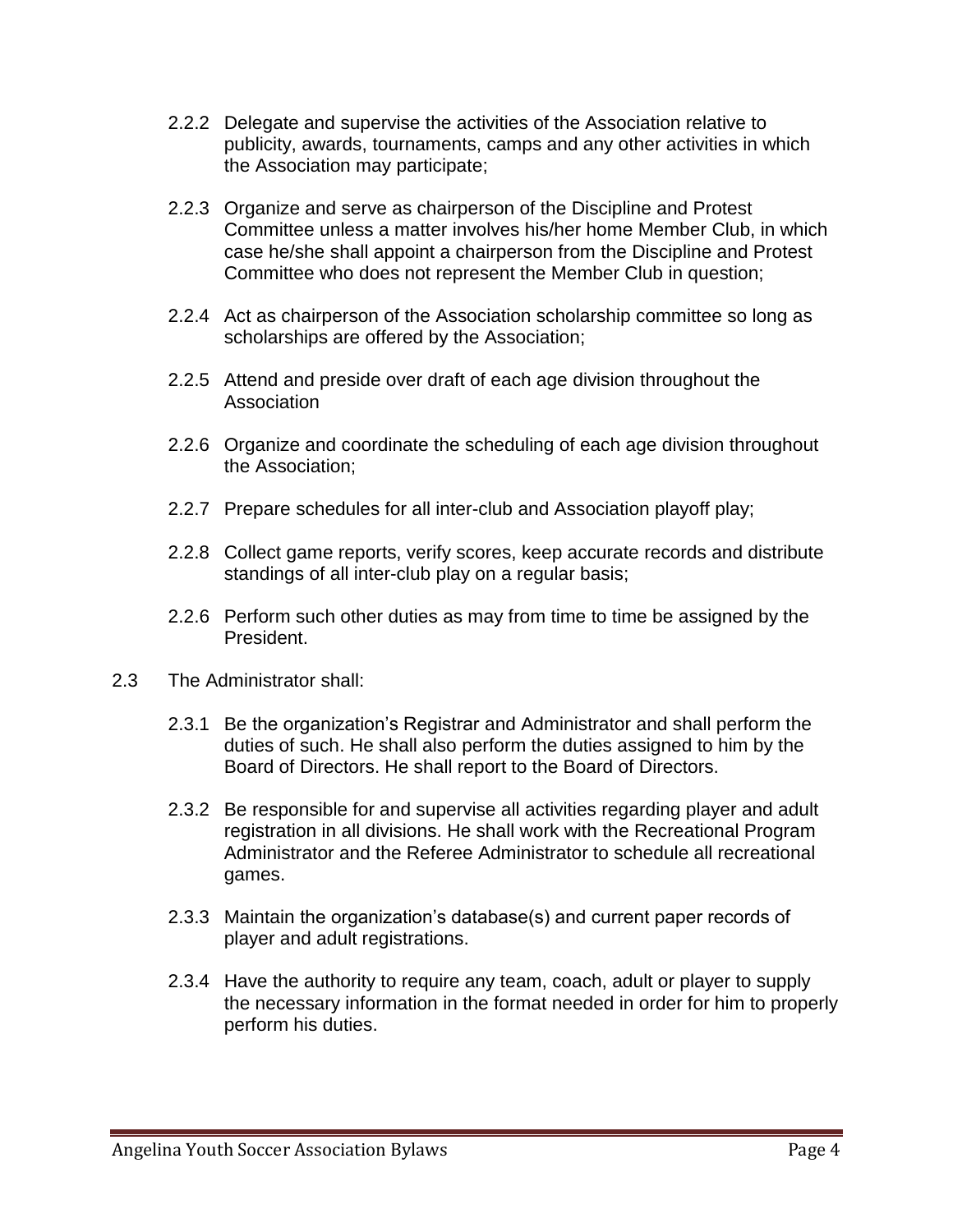- 2.3.5 Be responsible for insuring that all players are registered in the correct age and playing division. He shall certify all team rosters, player's cards and Adult Participation Passes (KidSafe.)
- 2.3.6 Act as the liaison between the Sponsor and the Association regarding matters relative to Sponsor's approved coaches' training;
- 2.3.7 Promote Association and Member Club programs through advertising of registration dates, tournaments, tryouts, etc., as directed by the Board;
- 2.3.8 Develop press releases and submit such press releases to local and national media to promote the Association in the community;
- 2.3.9 Coordinate activities with the Board and Member Clubs to further the goals of the Association and the Member Clubs, including solicitation of contributions for youth soccer programs throughout the region from foundations, businesses, government agencies, and individuals through fundraising events, direct solicitations, and contracting with third parties to raise funds on behalf of the Association and the Member Clubs.
- 2.3.10 Act as a liaison between the USSF, the Sponsor and the Association in matters relative to State, Regional and National competitions;
- 2.3.11 Coordinate and disseminate all necessary information relating to inter-club play and play-offs to all coaches and/or Member Club schedulers;
- 2.3.12 Coordinate the purchase of awards and/or patches to be distributed to Association teams; and
- 2.3.13 Oversee the use of the soccer facilities
- 2.3.14 Organize and coordinate the formation of teams for each age division;
- 2.3.15 Perform such other duties as may from time to time be assigned by the President.
- 2.4 The Treasurer shall:
	- 2.4.1 Prepare the Association budget for the coming Fiscal Year and present it to the Board for approval at the last quarterly meeting of the Association's Fiscal Year,
	- 2.4.2 Maintain all financial records of the Association;
	- 2.4.3 Provide monthly financial statements to all Officers and Directors;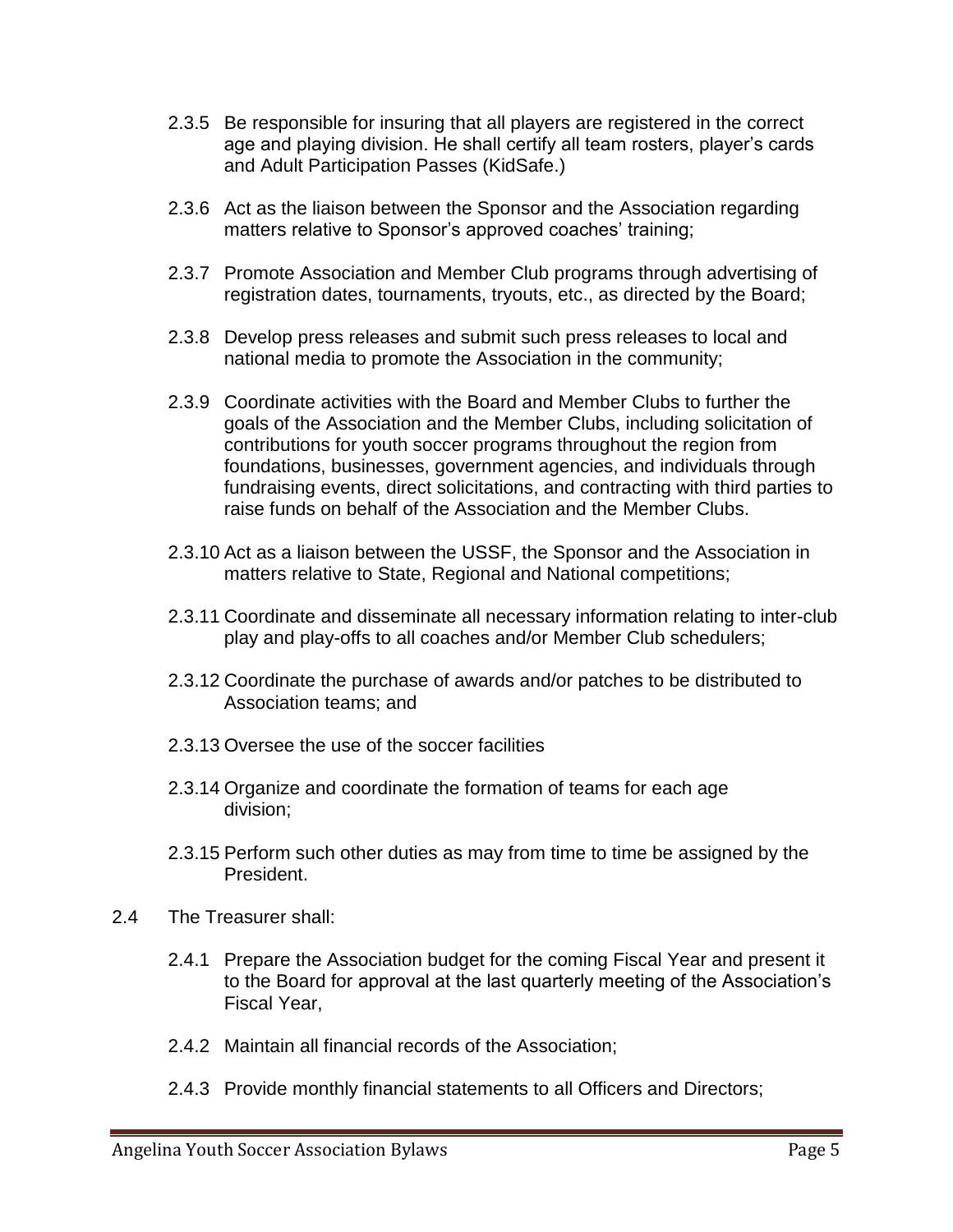- 2.4.4 Coordinate the filing of all state and federal tax returns;
- 2.4.5 Account for all receipts and disbursements of the Association. The Treasurer shall keep the financial books and records of the Association in accordance with generally accepted accounting principles. Payment shall only be made for expenses approved by the Board pursuant to the Association's Constitution,
- 2.4.6 Perform such other duties as may from time to time be assigned by the President.
- 2.5 The Secretary shall:
	- 2.5.1 Prepare board agendas and board minutes and circulate to board members prior to its scheduled meetings.
	- 2.5.2 Be responsible for the tabulations and documentation of items voted upon by the Board.
	- 2.5.3 Perform such other duties as may from time to time be assigned by the President.

SECTION 3 - STANDING COMMITTEES

The following shall be standing committees of the Association:

- 3.1 Discipline and Protest Committee
	- 3.1.1 The committee shall be appointed by the President, chaired by the Vice President and shall be composed of a total of three (3) members.
	- 3.1.2 The committee shall maintain records of all disciplinary offenses and enforcement of any sanctions of any such offenses;
	- 3.1.3 The committee shall report at each regular meeting of the Association on rulings and violations occurring since the last regular meeting;
	- 3.1.4 The committee shall investigate all formal complaints against Member Clubs, Officers or Directors, which are not in accord with the Association's purpose as set forth in its Constitution;
	- 3.1.5 The committee shall present the results of its investigation and its recommendations of sanctions relative to complaints against Member Clubs, Officers or Directors for Board approval;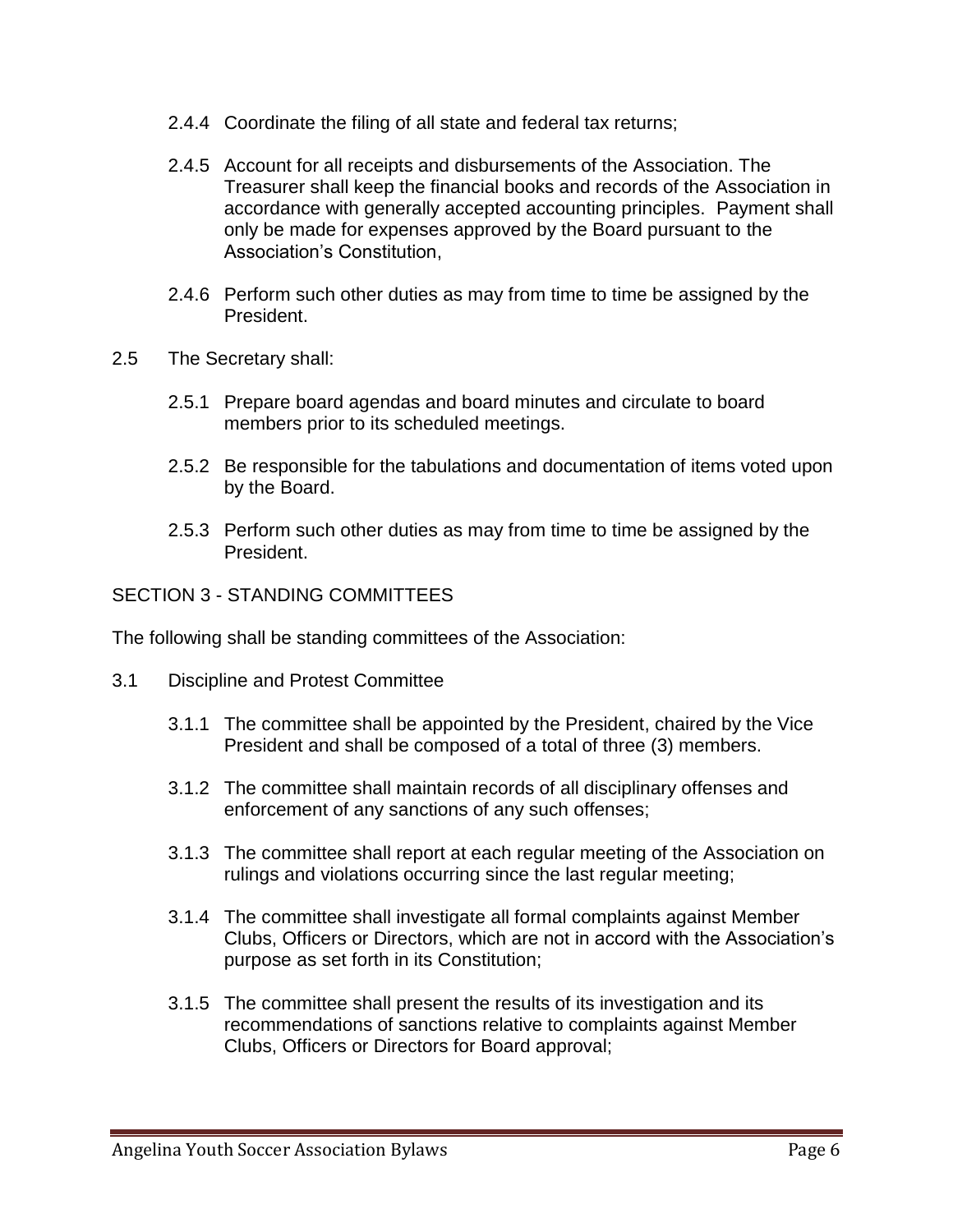- 3.1.6 The committee shall make the final ruling on all game forfeits, protests, grievances, appeals and disciplinary matters within its jurisdiction;
- 3.1.7 The committee shall make recommendations to the Board as to the settlement of disputes between Member Clubs;
- 3.1.8 The committee shall establish and administer a program to monitor sportsmanship of players, parents and coaches, quality of refereeing and conduct of coaches; and
- 3.1.9 The committee shall conduct such other investigations as shall be directed by the President and approved by the Board.
- 3.2 Finance Committee
	- 3.2.1 This committee shall be appointed by the Treasurer, who shall chair the committee, and shall consist of at least three (3) members;
	- 3.2.2 The Committee shall oversee all finances of the Association;
	- 3.2.3 The Committee shall compile and review financial information gathered from the Association and prepare an annual budget;
	- 3.2.4 The Committee shall make recommendations to the Board and/or other committees regarding program participation fees associated program costs and other financial matters affecting the Association.
- 3.3 Registration/Uniform Committee
	- 3.3.1 This committee shall be appointed by the President, who shall chair the committee, and shall consist of at least three (3) members;
	- 3.3.2 This Committee is responsible for coordinating all registration activities. The Committee shall provide to the Board a schedule of registration. The registration schedule shall become a part of the Association's calendar for the upcoming year. The registration schedule and process shall developed in such a manner to:
		- i. provide access to as many players as possible;

ii. encourage the attraction of new participants and the retention of existing participants,

iii. The registration schedule and process shall contain provisions for early and late registration for both recreational and select participants either through concurrent or separate registration schedules;

3.3.3 This committee shall oversee all registration activities that occur during the year, including but not limited to, the establishment of site(s), media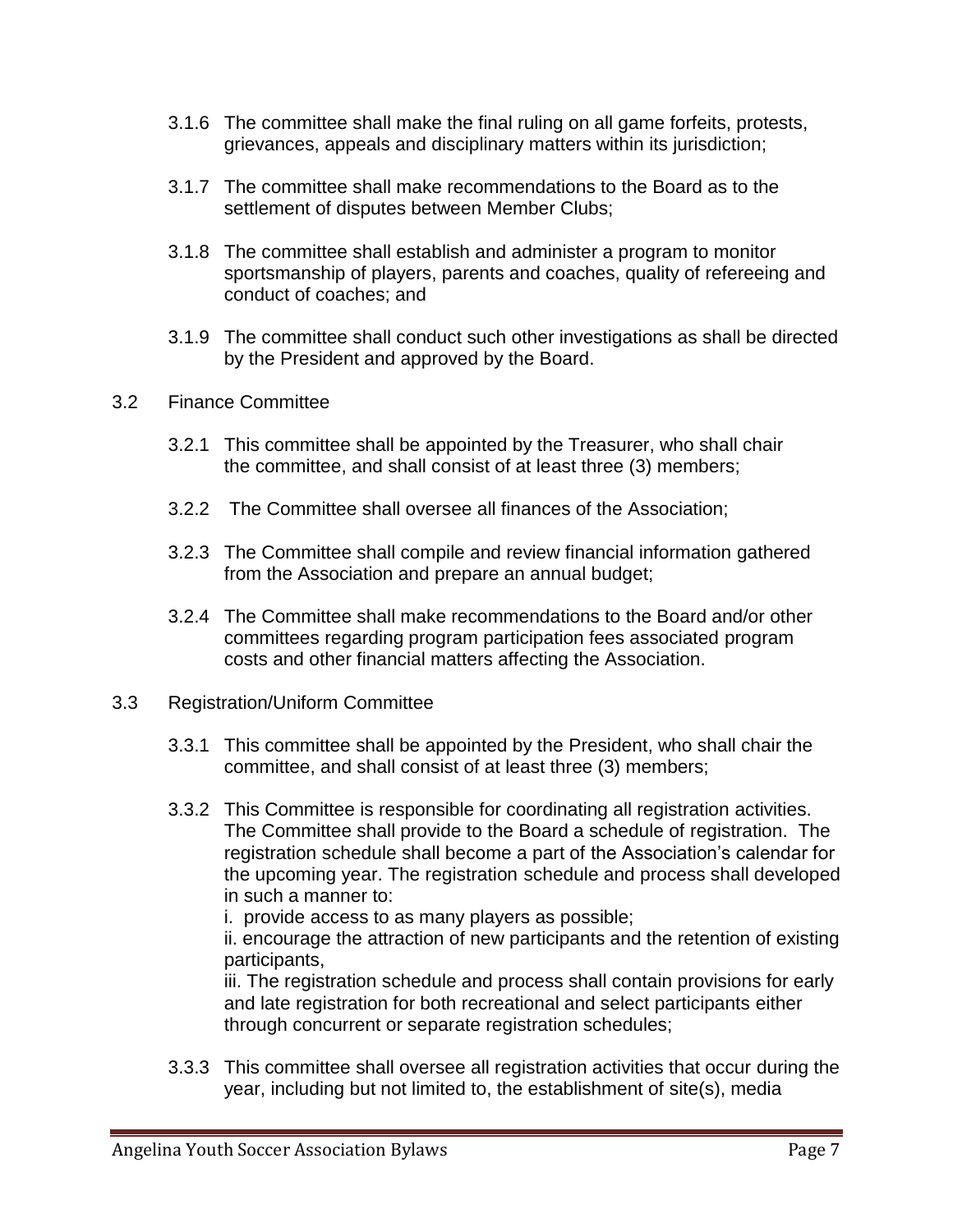coverage, collecting fees set by the Finance Committee, the collecting necessary forms and documents, the distributing of marketing and informational materials and the staffing of the registration activities;

- 3.3.4 The Committee is responsible for establishing procedures to reconcile the payments received at each registration with the number of registrants. This report shall be presented to the Board at its next scheduled meeting along with an explanation for any variances;
- 3.3.5 The Committee is responsible for the preparation of written reports to be delivered to the Select Committee for its use in determining eligibility of players trying out for select soccer;
- 3.3.6 The Committee shall procure a sufficient number of uniforms within the cost parameters established by the Finance Committee. The procurement and distribution of uniforms will not require any Board action as long as the cost of obtaining the uniforms is within budget parameters. The ordering and distribution of uniforms shall not provide material limitation to the registration process in terms of scheduling registration times that will allow for the attraction and retention of as many participant as possible.

#### 3.4. Select Team Committee

- 3.4.1 This committee shall be appointed by the President and shall consist of each least three members;
- 3.4.2 All members of this Committee must be active Board members, preferably with some experience with U-12 and above teams;
- 3.4.3 The Committee is responsible for oversight of all activities of select and/or tournament teams playing under the Association's name;
- 3.4.4 The Committee will operate under policy guidelines adopted by the Association and make recommendations to the Board for the approval or disapproval of any items not contemplated in the Policy;
- 3.4.5 The Committee will serve as the liaison between the Board and any select or tournament team playing in the Association.

### SECTION 4 – FINANCES

- 4.1 The Association shall administer its own budget, formulated, and approved by the Board;
- 4.2 The Association shall have the authority to determine appropriate assessments to permit it to function. Assessments will cover, among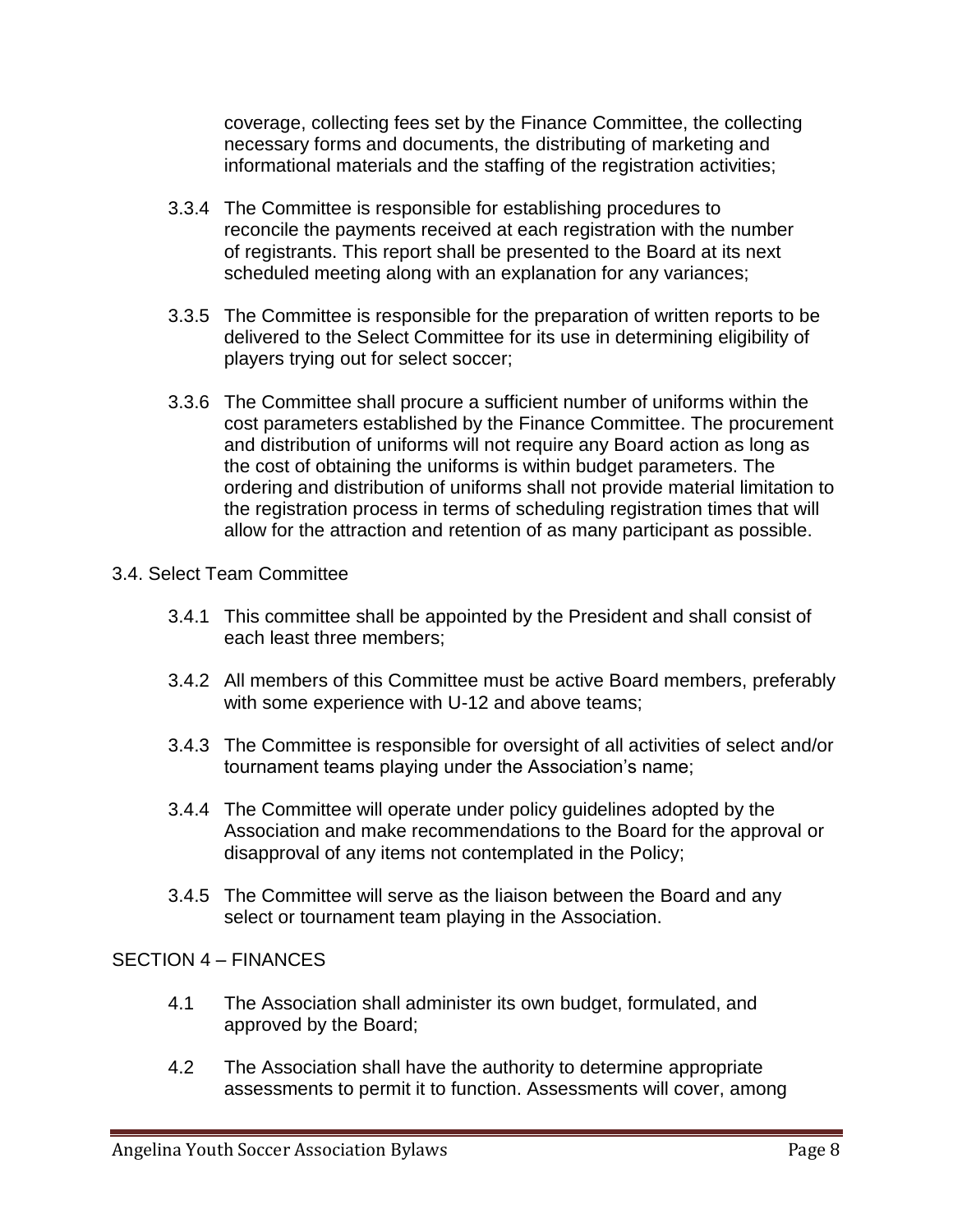other things, such items as state registration fees, administrative expenses authorized by the Board, the cost of equipment and awards, insurance, and any other expenses that may be approved by the Board;

4.3 The Association shall maintain a non-profit status with the Internal Revenue Service and the State of Texas.

#### SECTION 5 - MEMBER CLUBS

- 5.1 Each Member Club shall adopt an official name and register such name with the Association.
- 5.2 Each Member Club shall abide by the Association rules and regulations in effect at the time of its application for membership or as may be subsequently adopted by the Association.
- 5.3 Member Clubs shall maintain and promote good sportsmanship and conduct at all games.
- 5.4 The STC is charged with the responsibility of ensuring the greatest player participation at the age group appropriate for the player. Fielding as many teams as possible across appropriate age groups is a primary objective. Consideration is given to achieving a high level of competitive play; however, this is secondary to fielding viable teams at all age levels.
- 5.5 Each year, at a date not later than the date of registration, any party wishing to form or continue to field a select team must notify the STC of their intent in writing. The written request shall include the team's age bracket, the coach's name, a primary and secondary contact, and identifying the team as newly formed or a continuing team.
- 5.6 Prior to tryouts, the STC will schedule an orientation for managers, coaches and parents of select team members. This orientation shall include information regarding travel requirements, fees, administrative requirements and other information deemed necessary for the effective formation and administration of select teams including the role of ANYSA, coaches, trainers, and administrators. Attendance at this meeting is mandatory for coaches and managers and is recommended for attendance by players and parents.
- 5.7 After formation each select team shall provide the STC, in writing, a primary and secondary contact person. These contacts will serve as the liaisons between the team and the STC for all matters. The team will be considered duly notified of any matter if either one of these contacts is served notice.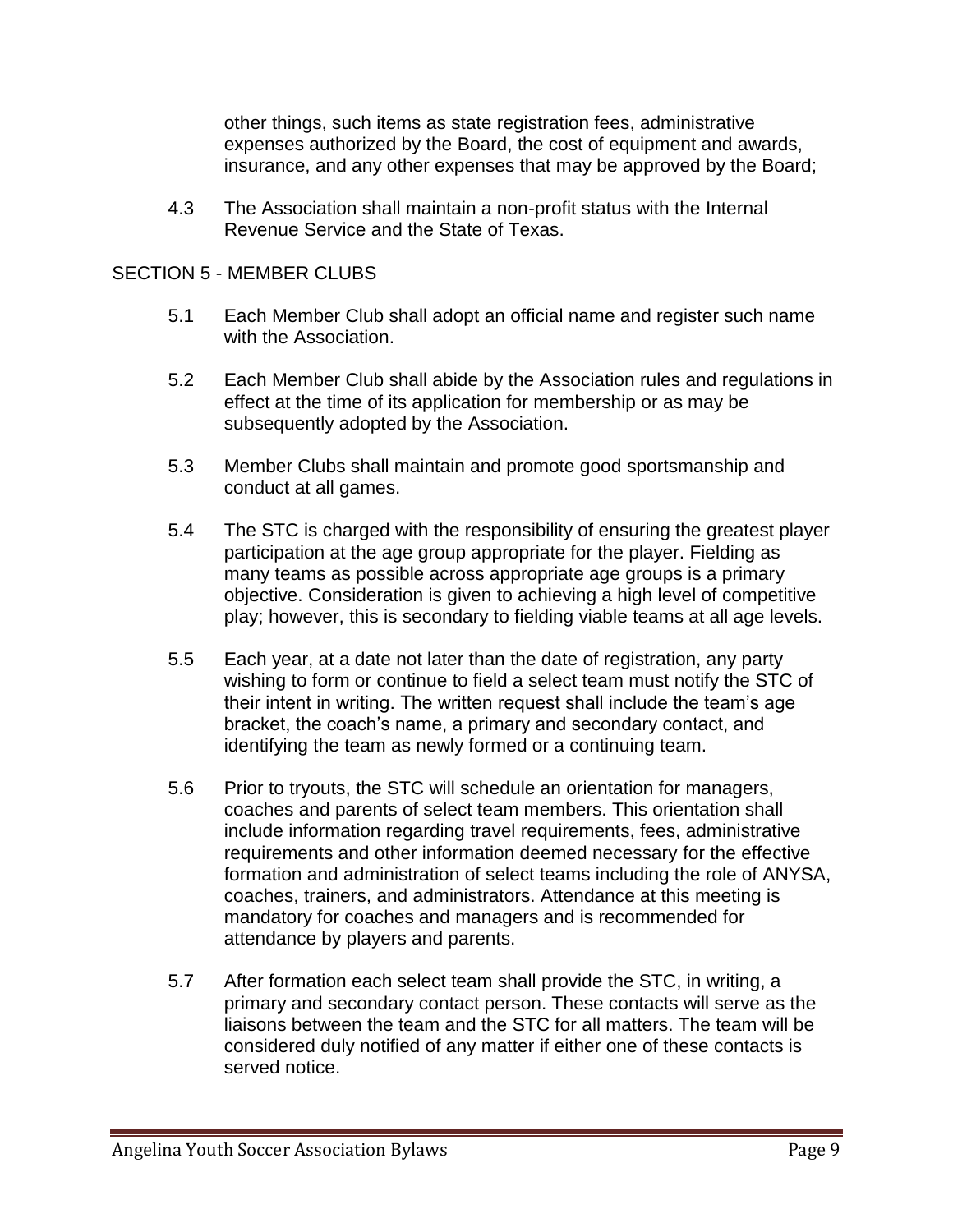- 5.8 Teams shall be formed by a player's age as defined by USYSA and conform to STYSA rules and regulations.
	- 5.1.1 Players are to be placed on the youngest team for which they qualify.
	- 5.1.2 Any player wishing to be play-up to an advanced age must notify the Select Team Committee (STC) at least two (2) weeks prior to select team tryouts or at registration. Play-up criteria shall be strictly enforced and the play-up eligibility expires at the end of each seasonal year.
	- 5.1.3 All requests for play-up must be received prior to tryouts or rostering to ensure the equitable and efficient formation of teams. A player making a late request late may be disqualified for consideration to play-up.
	- 5.1.4 The STC has the authority to grant play-up privileges to a player without Board action under the following conditions:
		- 5.1.4.1 Players with August birthdays will be eligible to play-up with their classmates;
		- 5.1.4.2 Players having a sibling on the team that she/he is requesting to play-up to and the player successfully completes the try-out for this age group;
		- 5.1.4.3 There is no team rostered for the player's age;
		- 5.1.4.4 The team roster for the player's age group contains 18 players;
		- 5.1.4.5 Any player that has been granted the privilege of playing up prior to the adoption of this policy is grandfathered for as long as they continue to play with the team that they are currently rostered. If the player opts to play-up to yet a different age group they would be subject to policy guidelines. This rule applies only to the privilege of playing up and does not guarantee a roster spot in the event of a tryout.
		- 5.1.4.6 Although the STC has the express authority to grant play-up requests that meet one or more of the preceding criteria, a complete list of players granted this privilege under the aforementioned criteria must be furnished to the Board at its next regularly scheduled meeting